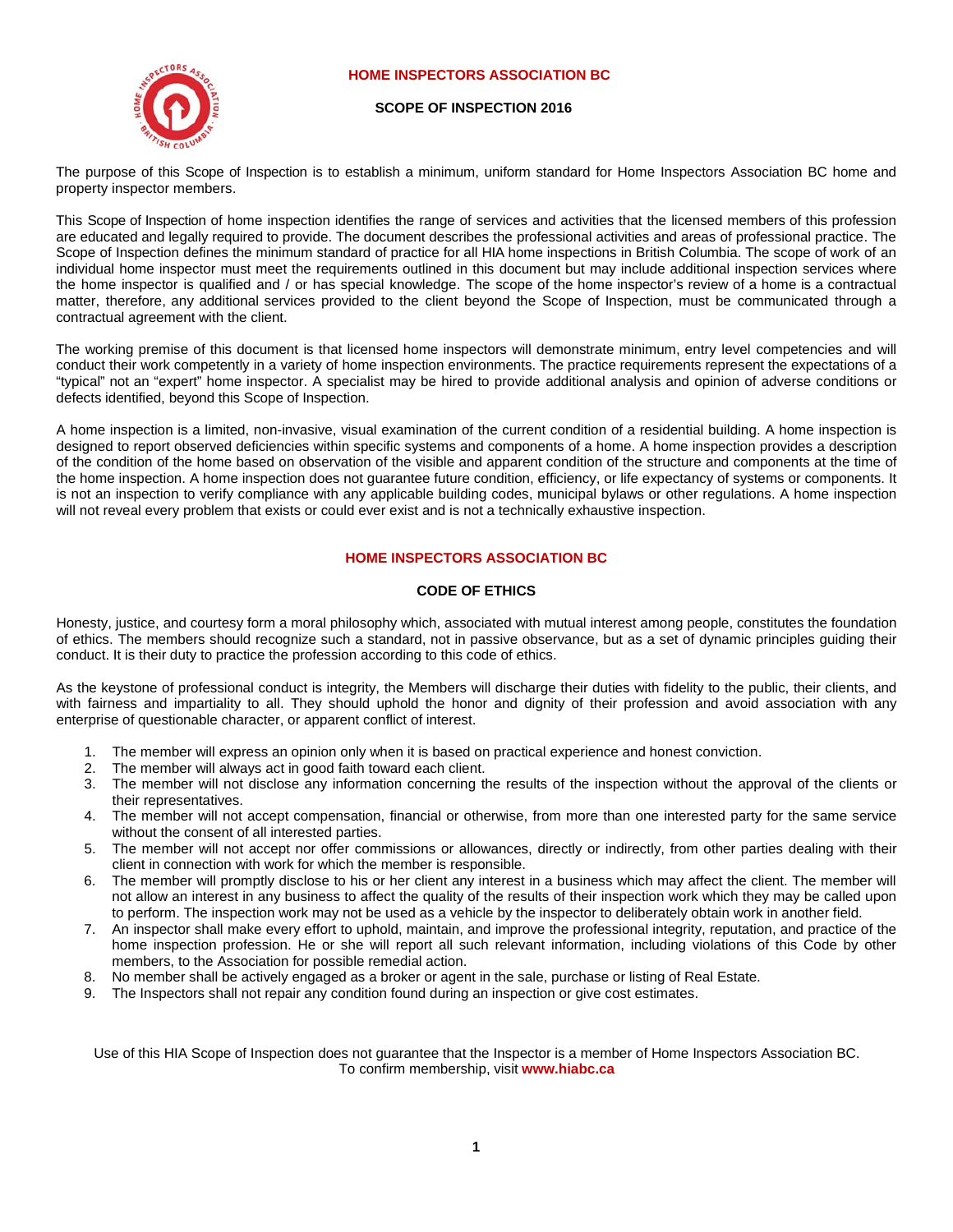# HOME INSPECTORS ASSOCIATION AND RELATION SCOPE OF INSPECTION

#### **Introduction**

The Home Inspectors Association BC is a not-for-profit professional society established in 1991. Membership in the Home Inspectors Association is voluntary and its members include private, fee-paid home inspectors. The Home Inspectors Association objectives include promotion of excellence within the profession and continual improvement of its members' inspection services to the public.

A **home inspector** shall **inspect readily accessible**, **visually Observable**, **installed systems and components** of a residential building using **typical fixed operational controls** and **report** identifiable **deficiencies** of specific **systems** and **component**s therein including:

- 1. Exterior Systems<br>2. Roofing, Flashing
- 2. Roofing, Flashings, Penetrations and Chimneys
- 3. Structural Systems<br>4. Plumbing Systems
- Plumbing Systems
- 
- 5. Electrical Systems<br>6. Interior component Interior components
- 7. Heating, Ventilation and Cooling (HVAC) Systems
- 8. Fireplaces And Solid Fuel Burning Appliances
- 9. Insulation and Ventilation of Attics, Crawlspaces and Unfinished Basements

#### **Home Inspection Report**

Inspections shall be accompanied by a documented report that:

- 1. Describes readily accessible systems and components of a residential building and their condition.
- 2. Makes recommendations on significant deficiencies identified for each system or component that is included in the inspection
- 3. Provides information regarding potential impact if the issues are not addressed
- 4. And includes anything else that is made part of the inspection in accordance with this Scope of Inspection and a home inspection contract

## **General Home Inspection Inclusions (applicable to all components)**

Home inspectors are required to:

- 1. Inspect readily accessible, visually observable, installed systems & components of residential buildings using typical fixed operational controls
- 2. Describe and report systems or components with significant deficiencies or damage including, but not limited to, inadequate performance , missing components, decay, rot, water issues, or other home inspection concerns
- 3. Describe and report deficiencies that are evident by means of sight, touch, smell and hearing
- 4. Describe and report items that pose an imminent health or safety concern in the opinion of the home inspector
- 5. Describe and report items for which a representative sample was inspected, including a description of the sampling process
- 6. Describe and report the rationale for exclusion and limitation to the inspection of any system, component, procedure or method included in this Scope of Inspection
- 7. Recommend further evaluation or investigation by a Qualified Professional where:
	- a. conditions are identified that may constitute a hazard to occupants<br>b. conditions
	- conditions and systems and components exceed the collective knowledge and training of the home inspector in the opinion of the home inspector
- 8. Include in the report, documentation of evidence, such as supporting images (such as photographs or sketches) to provide information regarding observed deficiencies, where deemed appropriate by the home inspector
- 9. Produce the report in writing.
- 10. Include in the report the significant components that appear to be at or near the end of their normally expected service life.

## **General Home Inspection Exclusions (applicable to all components)**

Home inspectors are **NOT** required to:

- 1. Predict the probability of failure or remaining service life of any system or component or offer any warranty, guarantee or certifications for any system or component
- 2. Describe the compliance with regulatory requirements (codes, regulations, laws, ordinances, etc.)
- 3. Estimate the cost for operation of a particular system or component and / or the cost of remediation of any identified conditions
- 4. Identify the cause(s) of observed conditions or deficiencies
- 5. Identify the methods, materials and cost(s) for correcting (repairing or replacing) observed conditions
- 6. Identify the condition of systems or components that are inaccessible, obstructed, hidden or contain latent defects
- 7. Identify the presence of any potential hazards including, but not limited to, asbestos, mould, PCB, infestations of vermin and wood destroying organisms, carcinogens, radon gas, lead paint, urea formaldehyde, toxic or flammable chemicals, noise, and contaminants in soil, water and air
- 8. Describe the adequacy, effectiveness, or efficiency of any system or component
- 9. Inspect common areas in multi-unit housing
- 10. Inspect systems and components that are not installed
- 11. Inspect decorative items
- 12. Operate any system or component that is shut down or that does not turn on with the use of typical fixed operational controls
- 13. Inspect underground items whether abandoned or active including, but not limited to, storage tanks and / or indications of their presence
- 14. Offer any advice regarding the purchase of the property
- 15. Enter an area or perform an inspection procedure or method in the opinion of the home inspector, could be dangerous to the home inspector or cause damage to the property or its systems or components, such as, but not limited to walking on roof surfaces, climbing ladders, entering attic spaces, etc.
- 16. Move items, contents, debris, soil, snow, ice or other equipment or dismantle any system or component that obstructs access or visibility for the home inspection
- 17. Review third-party reports including, but not limited to, depreciation reports and engineering reports
- 18. Identify and report any geological, geotechnical or hydrological conditions
- 19. Identify every problem that exists or could ever exist and report a technically exhaustive inspection

#### **This Scope of Inspection is not required to limit inspectors from:**

A. Including other inspection services in addition to those required by this Scope of Inspection provided the inspector is appropriately qualified to do so.

B. Excluding systems and components from the inspection if requested by the client or as dictated by circumstances at the time of the inspection.

#### **The Home Inspectors Association Scope of Inspection applies to inspections of part or all of a building for the following building types:**

- 1. single family dwelling, detached, semi-detached, or row house
- 2. multi unit residential building
- 3. residential building held in divided or undivided co- ownership
- 4. residential building occupied in part for residential occupancy and in part for a commercial occupancy, as long as the latter use does not exceed 40% of the building's total area, excluding the basement.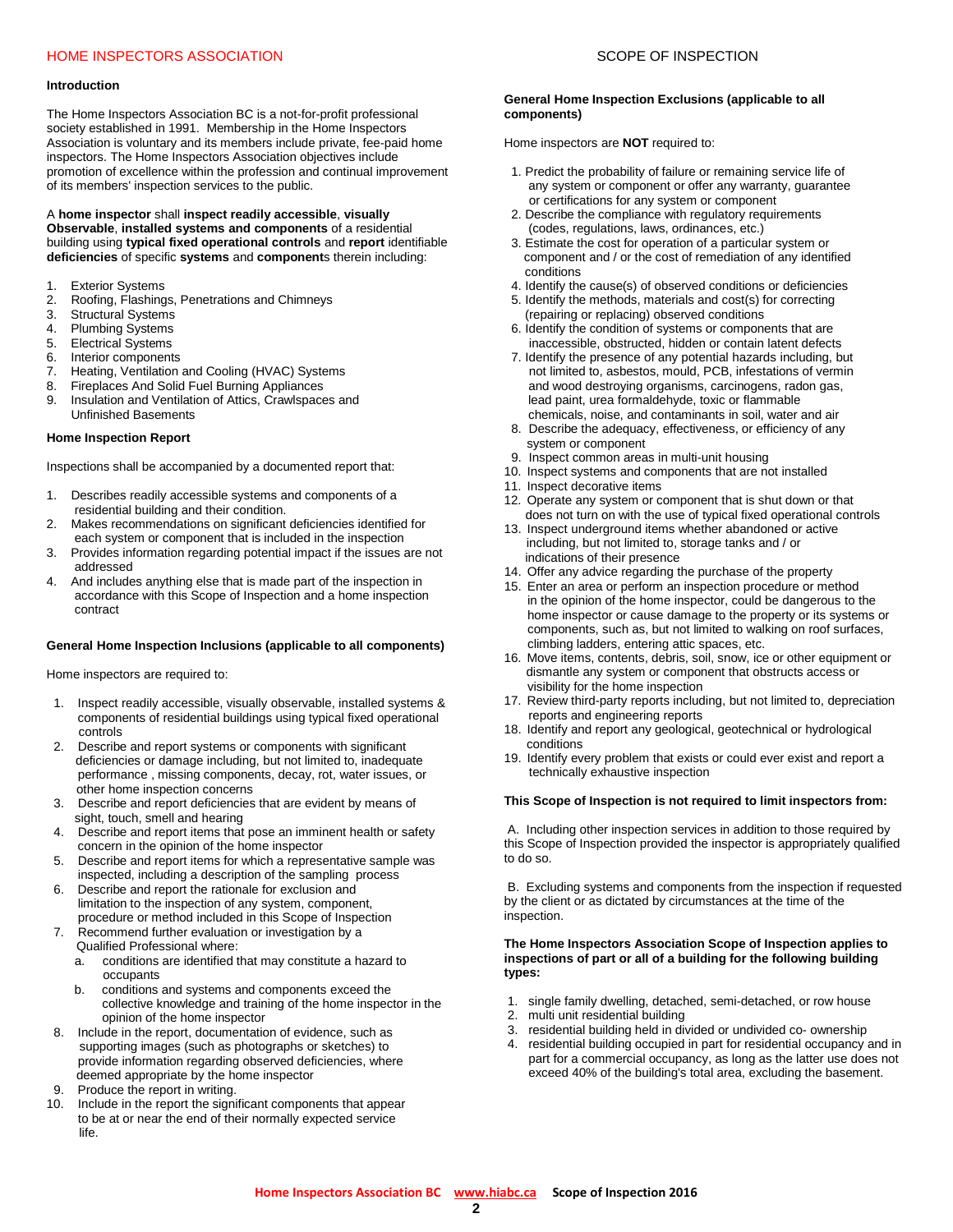# **1. EXTERIOR SYSTEMS**

## **1.1 The inspector shall:**

## **A. inspect:**

- 1. exterior wall covering(s), flashing and trim.
- 2. all exterior doors.
- 3. attached or adjacent decks, balconies, steps, porches, and their associated railings.
- 4. the eaves, soffits, and fascias where accessible from the ground level.
- 5. vegetation, grading, surface drainage on the property when any of these are likely to adversely affect the building.
- 6. walkways, patios, and driveways leading to dwelling entrances.
- 7. landscaping structure attached or adjacent to the building when likely to adversely affect the building.
- 8. primary garage or carport attached or detached
- 9. garage doors and garage door operators.

#### **B. describe**

1. exterior wall covering(s).

## **C. report:**

1. the method(s) used to inspect the exterior wall elevations.

## **1.2 The inspector is NOT required to:**

## **A. inspect:**

- 1. screening, shutters, awnings, and similar seasonal accessories.
- 2. fences.
- 3. geological, geotechnical or hydrological conditions.
- 4. recreational facilities.
- 5. outbuildings
- 6. seawalls, break-walls, dykes and docks.
- 7. erosion control and earth stabilization measures.

# **2. ROOF SYSTEMS**

## **2.1 The inspector shall:**

## **A. inspect:**

- 1. readily accessible roof coverings.
- 2. readily accessible roof drainage systems.
- 3. readily accessible flashings.
- 4. readily accessible skylights, chimneys, and roof penetrations.
- **B. describe** 1. the roof covering and report the method(s) used to inspect the roof
- **C. report**:
	- 1. method(s) used to inspect the roof(s).

# **2.2 The inspector is NOT required to:**

## **A. inspect:**

- 1. antennae and satellite dishes.
- 2. interiors of flues or chimneys which are not readily accessible.
- 3. other installed accessories. items attached to but not related to the roof system(s).

# **3. STRUCTURAL SYSTEMS**

## **3.1 The inspector shall:**

# **A. inspect:**

- 1. structural components including visible foundation and framing.
- 2. by probing a sample of structural components where deterioration is suspected or where clear indications of possible deterioration exist. Probing is NOT required when probing would damage any finished surface or where no deterioration is visible.

## **B. describe:**

- 1. foundation(s)
- 2. floor structure(s).
- 3. wall structure(s).
- 4. ceiling structure(s).
- 5. roof structure(s).

## **C. report:**

- 1. on conditions limiting access to structural components.
- 2. methods used to inspect the under-floor crawl space
- 3. methods used to inspect the attic(s).

## **3.2 The inspector is NOT required to:**

- **A.** provide any engineering service or architectural service.
- **B.** offer an opinion as to the adequacy of any structural system or component.

# **4. PLUMBING SYSTEMS**

## **4.1 The inspector shall:**

## **A. inspect:**

- 1. interior water supply and distribution systems including all fixtures and faucets.
- 2. drain, waste and vent systems including all fixtures.
- 3. water heating equipment and associated venting system
- 4. vent systems, flues & chimneys.
- 5. fuel storage and fuel distribution systems.
- 6. drainage sumps, sump pumps, and related piping.

## **B. describe:**

- 1. water supply, distribution, drain, waste, and vent piping materials.
- 2. water heating equipment including the energy source.
- 3. location of main water and main fuel shut-off valves.

# **4.2 The inspector is NOT required to:**

- **A. inspect:** 1. clothes washing machine connections.
	- 2. the interiors of flues or chimneys which are not readily accessible
	- 2. wells, well pumps, or water storage related equipment.
	- 3. water conditioning systems.
	- 4. solar water heating systems.
	-
	- 5. fire and lawn sprinkler systems. 6. private waste disposal systems.
	-

# **B. determine:**

- 1. whether water supply and waste disposal systems are public or private.
- 2. the quantity or quality of the water supply.

# **C. operate:**

1. safety valves or shut-off valves.

# **5. ELECTRICAL SYSTEMS**

# **5.1 The inspector shall:**

#### **A. inspect:** 1. service drop.

- 2. service entrance conductors, cables, and raceways.
- 3. service equipment and main disconnects.
- 4. service grounding.
- 5. interior components of service panels and sub panels.
- 6. distribution conductors.
- 7. overcurrent protection devices.

3. absence of smoke detectors.

**5.2 The inspector is NOT required to:**

2. alarm systems and components.

3. low voltage wiring, systems and components.

 electrical power distribution system. 5. telecommunication equipment.

1. amperage, voltage, or impedance.

- 8. a representative number of installed lighting fixtures, switches, and receptacles.
- 9. the ground fault circuit interrupters (GFCI) (if appropriate).

 1. presence of solid conductor aluminum branch circuit wiring. 2. absence of carbon monoxide detectors (if applicable).

1. remote control devices unless the device is the only control

4. ancillary wiring, systems and components not a part of the primary

10. arc fault circuit interrupters (AFCI) (if appropriate).

 4. presence of ground fault circuit interrupters (GFCI). 5. presence of arc fault circuit interrupters (AFCI).

## **B. describe:**

**C. report:**

**A. inspect**

device.

**B. measure:**

3. wiring methods.

**Home Inspectors Association BC [www.hiabc.ca](http://www.hiabc.ca/) Scope of Inspection 2016 3**

 1. amperage and voltage rating of the service. 2. location of main disconnect(s) and subpanel(s).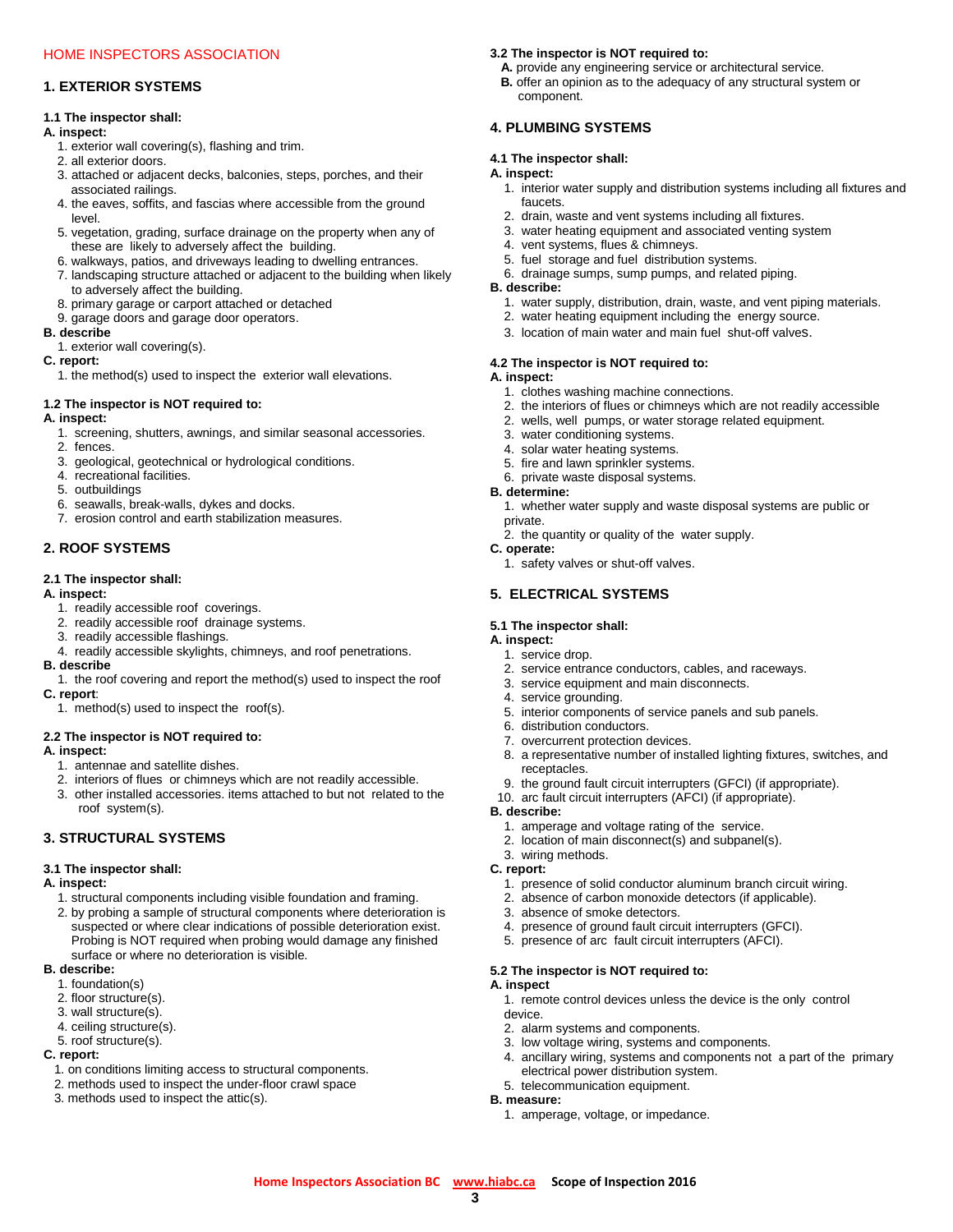# **6. INTERIOR**

## **6.1 The inspector shall:**

# **A.inspect:**

- 1. walls, ceilings, and floors.
- 2. steps, stairways, and railings.
- 3. countertops and a representative number of installed cabinets.
- 4. a representative number of doors and windows.
- 5. walls,doors and ceiling separating the habitable spaces and the garage.

# **B.describe:**

- 1. materials used for walls, ceilings and floors.
- 2. doors.
- 3. windows.
- **C.report:**
	- 1. absence or ineffectiveness of guards and handrails or other potentially physical injury hazards.

## **6.2 The inspector is NOT required to:**

## **A.inspect:**

- 1. paint, wallpaper, and other finish treatments.
- 2. carpeting.
- 3. window treatments.
- 4. central vacuum systems.
- 5. household appliances.
- 6. recreational facilities.

# **7. HEATING, VENTILATION & COOLING (HVAC) SYSTEMS**

## **7.1 The inspector shall:**

## **A. inspect:**

- 1. readily accessible components of installed heating, central and through wall cooling equipment.
- 2. vent systems, flues, and chimneys.
- 3. fuel storage and fuel distribution systems.

# **B. describe:**

- 1. energy source(s).
- 2. heating and/or cooling method(s) by distinguishing characteristics.
- 3. chimney(s) and/or venting material(s).
- 4. the combustion air sources.

 5. the exhaust venting methods (naturally aspirated, induced draft, direct vent, direct vent sealed combustion).

# **7.2 The inspector is NOT required to:**

## **A. inspect:**

- 1. interiors of flues or chimneys which are not readily accessible.
- 2. heat exchanger.
- 3. humidifier or dehumidifier auxiliary equipment.
- 4. electronic air filters.
- 5. solar heating systems.

## **B. determine:**

1. system adequacy or distribution balance.

# **8. FIREPLACES AND SOLID FUEL BURNING APPLIANCES**

(Unless prohibited by the authority having jurisdiction)

# **8.1 The inspector shall:**

- **A. inspect:**
	- 1. system components
	- 2. vent systems and chimneys
- **B. describe:**
	- 1. fireplaces and solid fuel burning appliances
	- 2. chimneys

# **8.2 The inspector is NOT required to:**

- **A. inspect:**
	- 1. interior of flues or chimneys
	- 2. screens, doors and dampers
	- 3. seals and gaskets
	- 4. automatic fuel feed devices
	- 5. heat distribution assists whether fan assisted or gravity
- **B**. ignite or extinguish fires
- **C**. determine draught characteristics
- **D**. move fireplace inserts, stoves, or firebox contents

# **9. INSULATION and VENTILATION of ATTICS, CRAWLSPACES AND UNFINISHED BASEMENTS**

## **9.1 The inspector shall:**

# **A.inspect:**

- 1.insulation and vapor retarders in unfinished spaces.
- 2.ventilation of attics and foundation areas.
- 3.mechanical ventilation systems.
- 4.ventilation systems in areas such as kitchens, bathrooms and laundry areas where moisture is generated.

#### **B.describe:**

- 1.type of insulation and vapour retarders in unfinished spaces.
- 2.ventilation of attics and foundation areas.
- 3.mechanical ventilation systems.
- 3.ventilation systems in areas such as kitchens, bathrooms and laundry areas where moisture is generated.

#### **C.report:**

 1.absence of insulation in unfinished spaces at conditioned surfaces. 2.absence of ventilation in areas where moisture is generated such as kitchens, bathrooms and laundry rooms.

## **9.2 The inspector is NOT required to:**

**A**.disturb insulation or vapor retarders.

**B**.determine indoor air quality.

**C**.determine system adequacy or distribution balance.